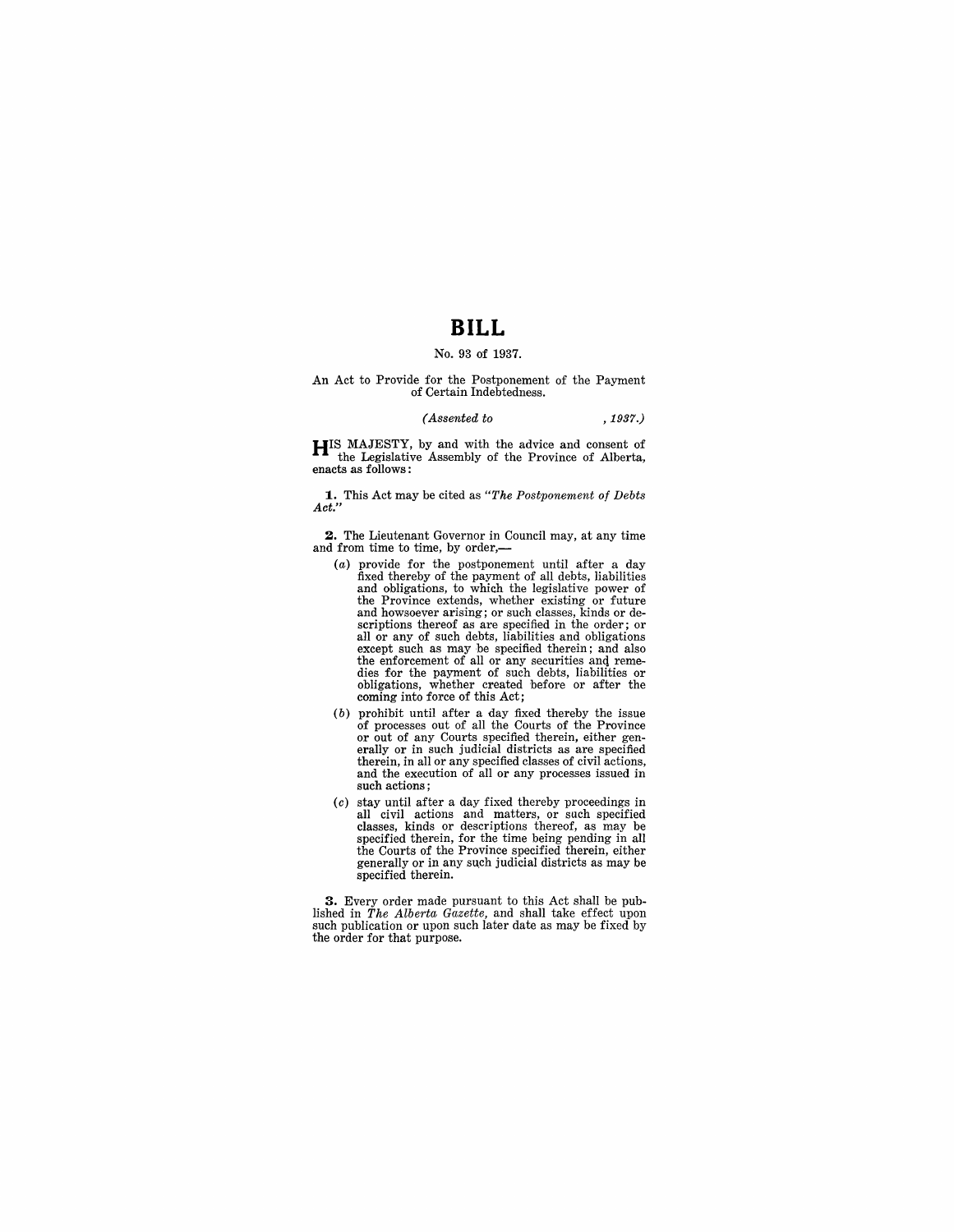**4.** Every order made pursuant to this Act shall have the same force and effect as if the same had been enacted as a part of this Act.

5.-(1) Notwithstanding any rule of law or equity or the provisions of any statute or any agreement, contract, covprovisions of any statute or any agreement, contract, covenant or stipulation, whether express or implied to the contrary, upon the making of any order for postponing the payment of any debts, the due date for the payment

(2) It shall be an implied term of every contract or agreement by virtue of which a debt the payment of which is postponed by any order made pursuant to this Act is payable, whether the contract or agreement is in writing or not, that the day on which any such debt shall be payable shall be the day after the day upon which such order ceases to be in force, or the day fixed for payment by the contract or agreement, whichever day is the later.

**G.** Any time during which the payment of a debt is postponed pursuant to any order made pursuant to this Act shall not be included in the time within which any action or shall not be included in the time within which any action or other proceeding is to be commenced under *The Limitations of Actions Act,* 1935, or under any other statute or law for the time being in force in the Province limiting or prescribing the time within which actions or proceedings are to be commenced; and any party to an action or other proceeding which has been prohibited by this Act shall have the same time for continuing such action or proceeding after the ex-<br>piry of the said period as he would have had if the action or<br>proceeding had not been prohibited, and shall not be prejudiced by reason of the delay.

**7.** This Act shall come into force on the day upon which it is assented to.

#### 2